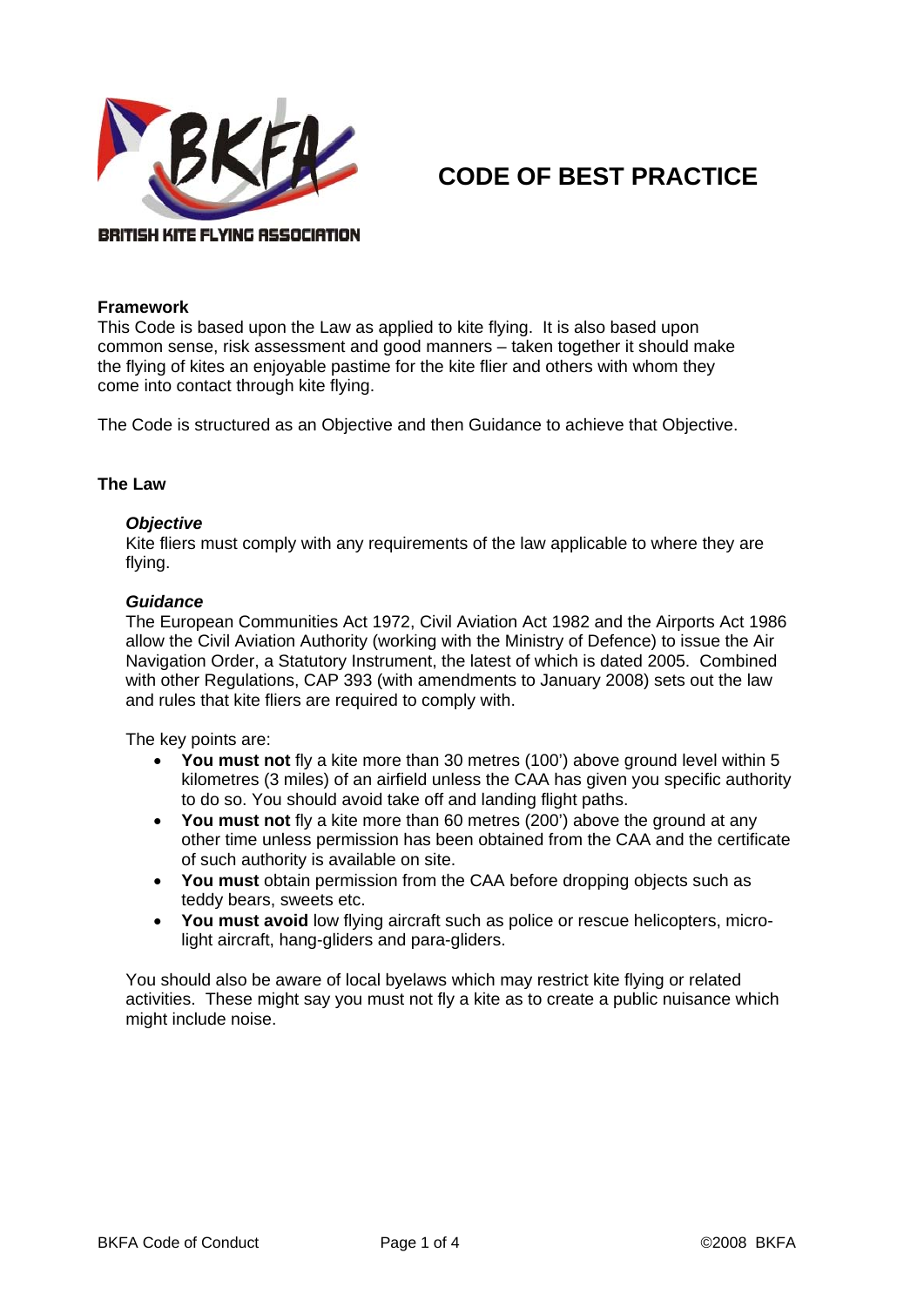# **The Personal Safety of the Kite Flier**

# *Objective*

Kite fliers should act in such a way as to protect themselves from accident or injury

# *Guidance*

- **You must not fly your kite near overhead power cables**
- **You must never** try and retrieve a kite from overhead power lines: call the electricity company
- **You should** make an assessment of the flying site, looking for potential hazards
- **You must avoid** flying in severe weather including thunderstorms or heavy rain
- **You must avoid** flying in low cloud, fog or whenever the kite cannot be seen clearly
- **You must never** attach yourself to the kite or kite line in a way that cannot be released easily and with the kite powered up
- **You should avoid** flying near trees, masts, pylons or overhead wires
- **You should be aware** of the pull, lift and speed of some kites, whether flown by you or someone else
- **You should be aware** of what is around you, in the air and on the ground
- **You should** check that you have enough space around you to launch and fly safely
- **You should not** run with your kite and see that the ground ahead is clear and fairly level
- **You should** get appropriate training for the type of kite you intend to fly
- **You should** fly within your own capabilities
- **You should consider** wearing suitable gloves when handling a tight kite line
- **You should consider** the use of appropriate protective equipment
- **You should** protect yourself from the effects of the weather, particularly the effect of the sun

# **For kite traction activities, e.g.; buggying, kite jumping, kite water activities, kite skiing, etc**

- **You must** be aware of the increased, special risks involved in these activities to you and other people
- **You must** take appropriate training
- **You must never** attach yourself to the kite or kite line in a way that cannot be released easily and with the kite powered up
- **You must** take all reasonable precautions to ensure safety at all times
- **You must** make sure you have adequate space to launch, fly and land your kite safely
- **You must** wear appropriate protective equipment such as a helmet
- **You should** learn to fly small kites before attempting to fly larger and more powerful power kites
- **You should** fly with a buddy to take care of each others safety

.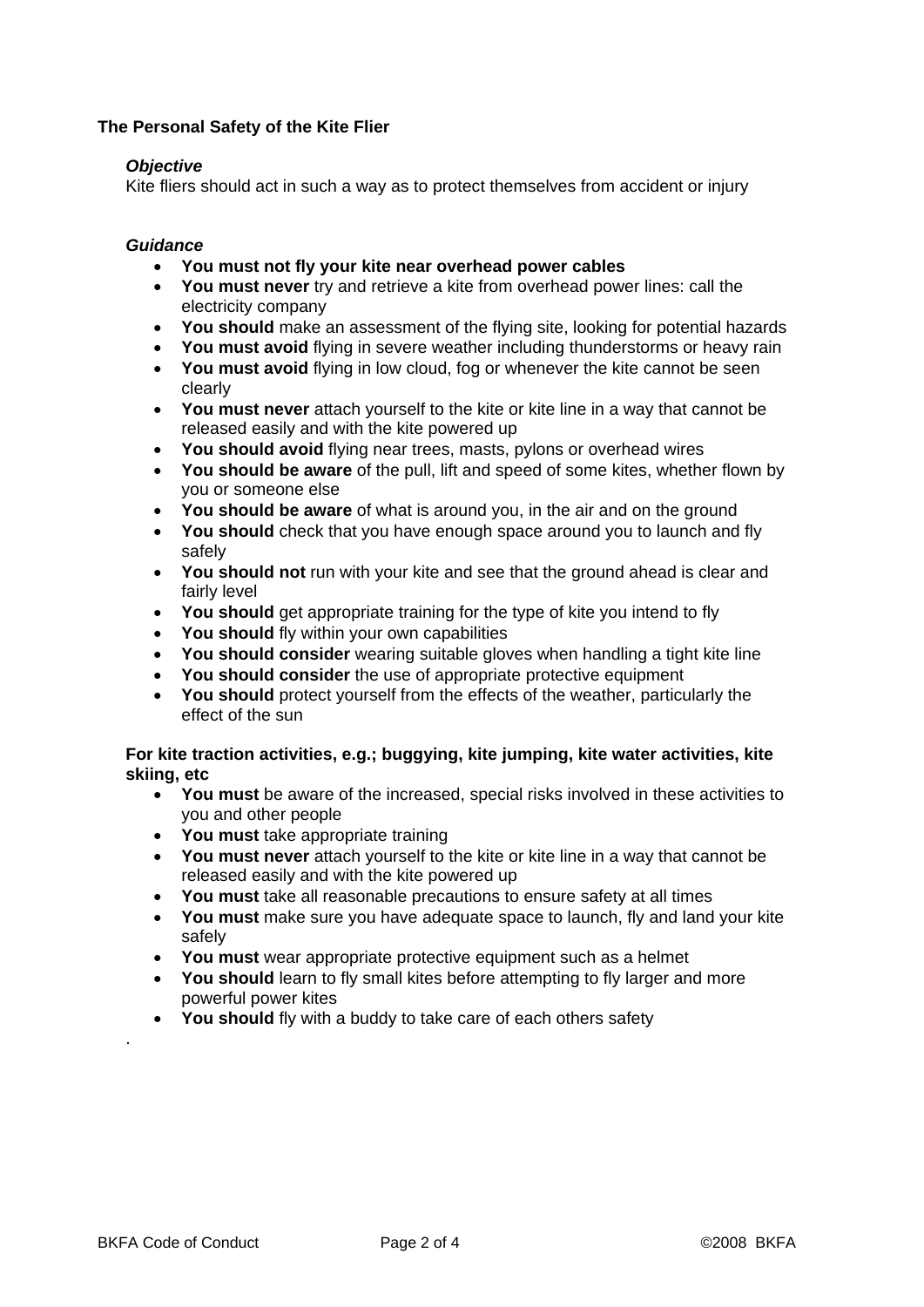# **The Safety of Others**

# *Objective*

Kite fliers should act in such a way as to protect others from accident, injury or loss

# *Guidance*

- **You must** supervise any children under your care at all times
- **You should** choose an open, clear area for flying away from other people
- **You should avoid** flying near buildings, roads, footpaths, railways, canals and rivers
- **You should avoid** startling livestock and pets, particularly horses when being ridden
- You should follow more detailed guidance where available for any particular location or situation
- **You should be aware** of the dangers of tethering your kite and always see that your anchor is secure and clearly visible
- **You should never** leave a tethered kite unattended, always be ready to take control
- **You should** mark your flying line to make it easy to see
- **You should be aware** of the inherent dangers in the use of glass coated flying line (Manja) for fighter kites
- **You should** seek instruction or advice before attempting to fly any kite with which you are unfamiliar
- **You should** beware of spectators, pedestrians and young children who might not be aware of the dangers of kites
- **You must never** let inexperienced fliers use your equipment except under close supervision and provided that you are certain that they can handle the equipment without risk of injury to themselves or others
- **You must** remember that the safety of others is your responsibility

# **The correct use of Equipment**

## *Objective*

Kite fliers should use appropriate and well maintained equipment to reduce the risk of accident, injury or loss

## *Guidance*

- **You must not** fly in winds that are too strong for those recommended for your kite
- **You must** make sure that all knots, clips, and spars are secure
- **You must** make sure that your line is suitable for the wind conditions
- **You should** always check your equipment for wear and tear before flying
- **You must not** fly with worn or damaged equipment or flying lines
- **You must** stake your handles safely and visibly and disable your kite when not in use
- **You must** leave the flying site clean, tidy and free of discarded line or equipment